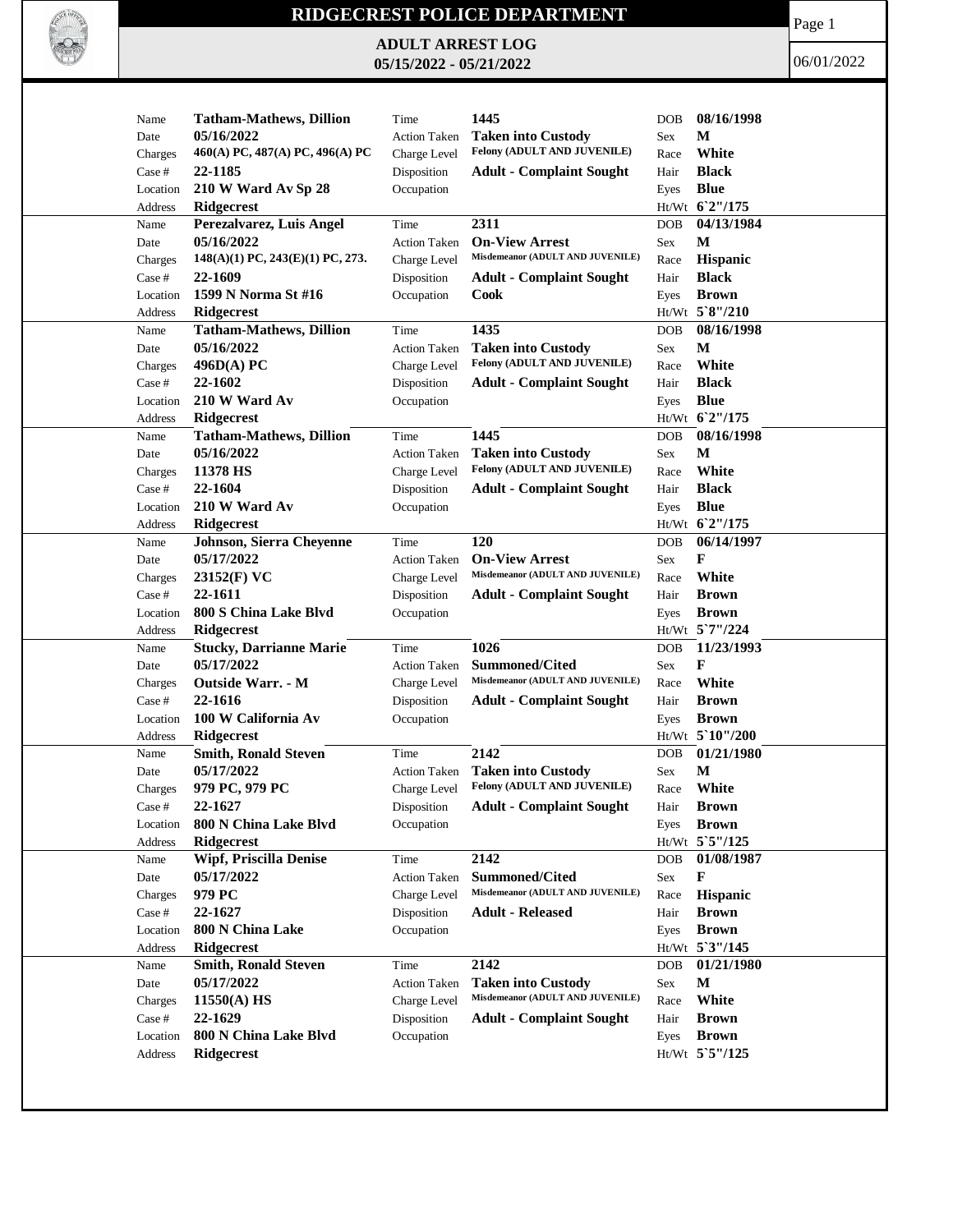|                   | ADULT ARREST LOG for 05/15/2022 - 05/21/2022              |                     |                                                               |             |                                | Page 2 |
|-------------------|-----------------------------------------------------------|---------------------|---------------------------------------------------------------|-------------|--------------------------------|--------|
| Name              | <b>Griffin, Darrell Lee</b>                               | Time                | 3                                                             | DOB         | 03/07/1966                     |        |
| Date              | 05/17/2022                                                | <b>Action Taken</b> | <b>Summoned/Cited</b>                                         | Sex         | М                              |        |
| Charges           | $4000(a)(1)$ VC                                           | Charge Level        | <b>Infraction</b>                                             | Race        | <b>Black</b>                   |        |
| Case #            | 22-1610                                                   | Disposition         | <b>Adult - Complaint Sought</b>                               | Hair        | <b>Black</b>                   |        |
| Location          | 500 N Norma St                                            | Occupation          |                                                               | Eyes        | <b>Brown</b>                   |        |
| Address           | <b>Ridgecrest</b>                                         |                     |                                                               |             | Ht/Wt 5`9"/175                 |        |
| Name              | Helm, Nathan Ray                                          | Time                | 1942                                                          | DOB         | 12/18/1989                     |        |
| Date              | 05/17/2022                                                | <b>Action Taken</b> | <b>On-View Arrest</b>                                         | Sex         | M                              |        |
| Charges           | $11377(A)$ HS                                             | Charge Level        | Misdemeanor (ADULT AND JUVENILE)                              | Race        | White                          |        |
| Case #            | 22-1625                                                   | Disposition         | <b>Adult - Complaint Sought</b>                               | Hair        | <b>Brown</b>                   |        |
| Location          | 500 S Sanders St                                          | Occupation          | <b>Cook</b>                                                   | Eyes        | <b>Hazel</b>                   |        |
| Address           | <b>Ridgecrest</b>                                         |                     |                                                               |             | Ht/Wt 6'4"/180                 |        |
| Name              | Hodgen, Christina Marie<br>05/17/2022                     | Time                | 2059                                                          | DOB         | 02/22/2000<br>F                |        |
| Date              |                                                           | <b>Action Taken</b> | <b>On-View Arrest</b><br>Misdemeanor (ADULT AND JUVENILE)     | Sex         | White                          |        |
| Charges<br>Case # | 459.5(A) PC, 979 PC<br>22-1626                            | Charge Level        |                                                               | Race        | <b>Blonde</b>                  |        |
| Location          | 201 E Bowman Av                                           | Disposition         | <b>Adult - Complaint Sought</b>                               | Hair        | <b>Blue</b>                    |        |
|                   |                                                           | Occupation          |                                                               | Eyes        | Ht/Wt 5`7"/100                 |        |
| Address<br>Name   | <b>Inyokern</b><br>Cervantez, Julio                       | Time                | 353                                                           | DOB         | 08/30/1976                     |        |
| Date              | 05/18/2022                                                | <b>Action Taken</b> | <b>Summoned/Cited</b>                                         | Sex         | M                              |        |
| Charges           | 979 PC                                                    | Charge Level        | Misdemeanor (ADULT AND JUVENILE)                              | Race        | Hispanic                       |        |
| Case #            | 22-1631                                                   | Disposition         | <b>Adult - Complaint Sought</b>                               | Hair        | <b>Black</b>                   |        |
| Location          | 800 N Balsam St                                           | Occupation          |                                                               | Eyes        | <b>Brown</b>                   |        |
| Address           | Ridgecrest                                                |                     |                                                               |             | Ht/Wt 5'6"/200                 |        |
| Name              | Benitez, Francisca Maricela                               | Time                | 544                                                           | DOB         | 06/28/1995                     |        |
| Date              | 05/18/2022                                                | <b>Action Taken</b> | <b>Summoned/Cited</b>                                         | Sex         | F                              |        |
| Charges           | 979 PC                                                    | Charge Level        | Misdemeanor (ADULT AND JUVENILE)                              | Race        | Hispanic                       |        |
| Case #            | 22-1633                                                   | Disposition         | <b>Adult - Complaint Sought</b>                               | Hair        | <b>Black</b>                   |        |
| Location          | 300 W Reeves Av                                           | Occupation          |                                                               | Eyes        | <b>Brown</b>                   |        |
| Address           | <b>Ridgecrest</b>                                         |                     |                                                               |             | Ht/Wt 5`1"/120                 |        |
| Name              | Cavender, Ryan                                            | Time                | 1613                                                          | DOB         | 01/13/1978                     |        |
| Date              | 05/18/2022                                                | <b>Action Taken</b> | <b>Summoned/Cited</b>                                         | Sex         | M                              |        |
| Charges           | 979 PC                                                    | Charge Level        | Misdemeanor (ADULT AND JUVENILE)                              | Race        | White                          |        |
| Case #            | 22-1639                                                   | Disposition         | <b>Adult - Complaint Sought</b>                               | Hair        | <b>Blonde</b>                  |        |
| Location          | 201 W Inyokern Rd                                         | Occupation          |                                                               | Eyes        | <b>Blue</b>                    |        |
| Address           | <b>Ridgecrest</b>                                         |                     |                                                               |             | Ht/Wt 61"/170                  |        |
| Name              | <b>Blanton, Glenn Marquee</b>                             | Time                | 1331                                                          | DOB         | 09/22/1979                     |        |
| Date              | 05/18/2022                                                | <b>Action Taken</b> | <b>On-View Arrest</b>                                         | Sex         | $\mathbf M$                    |        |
| Charges           | 273.5(A) PC, 422(A) PC                                    | Charge Level        | Felony (ADULT AND JUVENILE)                                   | Race        | <b>Black</b>                   |        |
| Case #            | 22-1636                                                   | Disposition         | <b>Adult - Complaint Sought</b>                               | Hair        | <b>Black</b>                   |        |
| Location          | 737 E Commercial Av                                       | Occupation          | <b>Unemployed</b>                                             | Eyes        | <b>Brown</b>                   |        |
| Address           | <b>Ridgecrest</b>                                         |                     |                                                               |             | Ht/Wt 6'/230                   |        |
| Name              | Nelson, John Gilbert                                      | Time                | 2214                                                          | DOB         | 10/26/1950                     |        |
| Date              | 05/18/2022                                                | <b>Action Taken</b> | <b>Taken into Custody</b><br>Misdemeanor (ADULT AND JUVENILE) | Sex         | M                              |        |
| Charges           | 148(A)(1) PC, 23152(A) VC, 23152                          | Charge Level        |                                                               | Race        | White                          |        |
| Case #            | 22-1642                                                   | Disposition         | <b>Adult - Complaint Sought</b>                               | Hair        | Gray                           |        |
| Location          | 150 N China Lake Blvd                                     | Occupation          |                                                               | Eyes        | <b>Brown</b><br>Ht/Wt 6'2"/180 |        |
| Address           | <b>Ridgecrest</b>                                         |                     | 1858                                                          |             | 01/15/1984                     |        |
| Name              | Carranza, Melissa                                         | Time                |                                                               | DOB         | F                              |        |
| Date<br>Charges   | 05/18/2022<br>273.6(A) PC, Outside Warr. - M Charge Level | <b>Action Taken</b> | <b>Taken into Custody</b><br>Misdemeanor (ADULT AND JUVENILE) | Sex<br>Race | Hispanic                       |        |
| Case #            | 22-1640                                                   | Disposition         | <b>Adult - Complaint Sought</b>                               | Hair        | <b>Brown</b>                   |        |
| Location          | 833 W Reeves Ave                                          | Occupation          |                                                               | Eyes        | <b>Brown</b>                   |        |
| Address           | <b>Ridgecrest</b>                                         |                     |                                                               |             | $Ht/Wt$ 5 /143                 |        |
| Name              | Reese, Delilah Meijhan                                    | Time                | 43                                                            | DOB         | 02/14/2001                     |        |
| Date              | 05/19/2022                                                | <b>Action Taken</b> | <b>Summoned/Cited</b>                                         | Sex         | F                              |        |
| Charges           | 979 PC                                                    | Charge Level        | Misdemeanor (ADULT AND JUVENILE)                              | Race        | <b>Black</b>                   |        |
| Case #            | 22-1645                                                   | Disposition         | <b>Adult - Referred to Other Authority</b>                    | Hair        | <b>Brown</b>                   |        |
| Location          | 400 N Gold Canyon Dr                                      | Occupation          |                                                               | Eyes        | <b>Brown</b>                   |        |
| Address           | Ridgecrest                                                |                     |                                                               |             | Ht/Wt 5`5"/175                 |        |
|                   |                                                           |                     |                                                               |             |                                |        |

 $\mathbf{I}$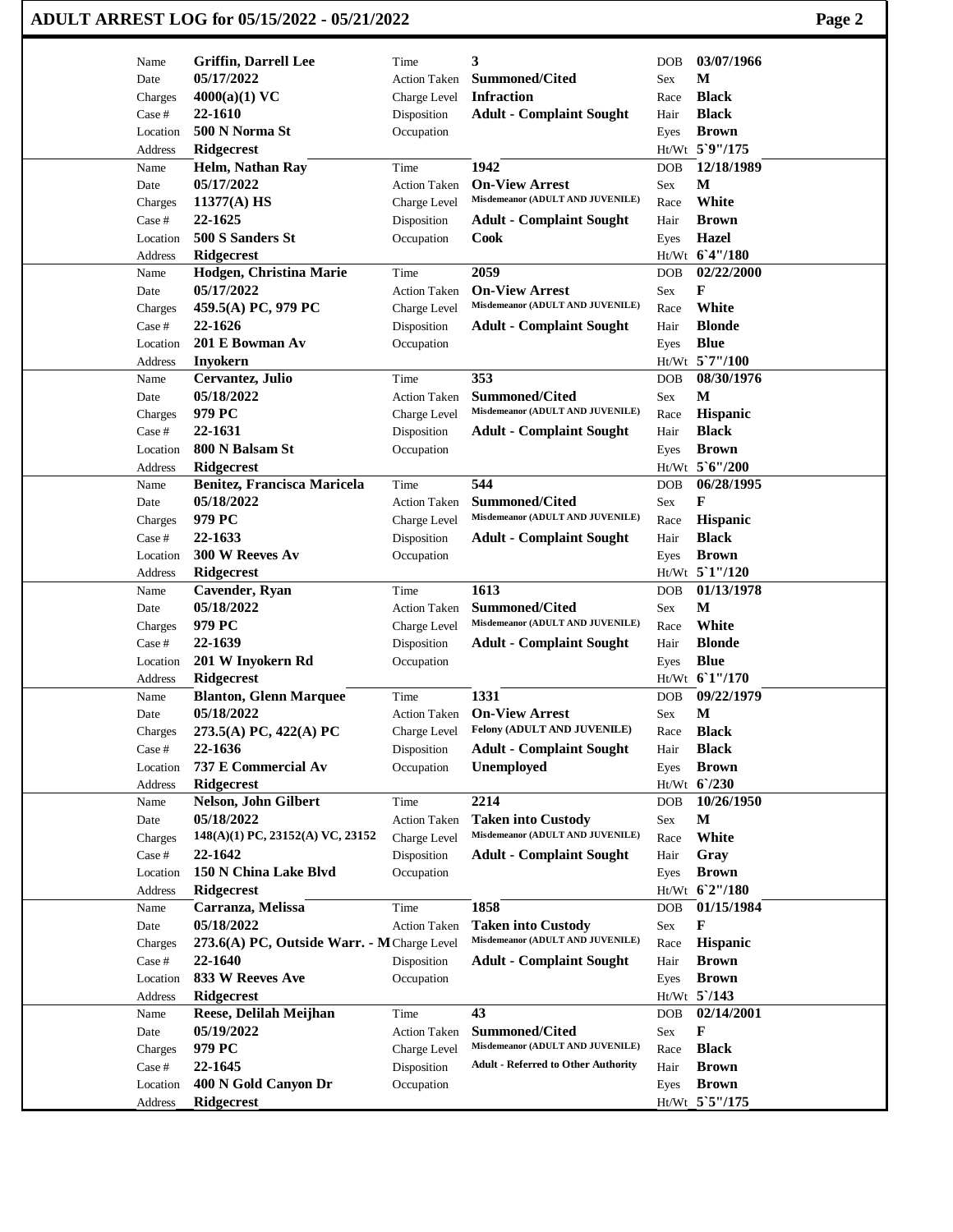## **ADULT ARREST LOG for 05/15/2022 - 05/21/2022 Page 3**

| Name                | <b>Hartness, Adrian Stephon</b>    | Time                | 221                                                       | <b>DOB</b>   | 07/02/1988              |
|---------------------|------------------------------------|---------------------|-----------------------------------------------------------|--------------|-------------------------|
| Date                | 05/19/2022                         | <b>Action Taken</b> | <b>Summoned/Cited</b>                                     | Sex          | M                       |
| Charges             | <b>Outside Warr.</b> - M           | Charge Level        | Misdemeanor (ADULT AND JUVENILE)                          | Race         | <b>Black</b>            |
| Case #              | 22-1646                            | Disposition         | <b>Adult - Referred to Other Authority</b>                | Hair         | <b>Brown</b>            |
| Location            | 900 W Langley Av                   | Occupation          |                                                           | Eyes         | Green                   |
| Address             | <b>Ridgecrest</b>                  |                     |                                                           |              | Ht/Wt 5'11"/160         |
| Name                | Wright, Stephen Kris               | Time                | 228                                                       | <b>DOB</b>   | 05/20/1991              |
| Date                | 05/19/2022                         | <b>Action Taken</b> | <b>On-View Arrest</b>                                     | Sex          | M                       |
|                     | 979 PC                             | Charge Level        | Misdemeanor (ADULT AND JUVENILE)                          |              | White                   |
| Charges             | 22-1647                            |                     |                                                           | Race<br>Hair | <b>Brown</b>            |
| Case #              |                                    | Disposition         | <b>Adult - Complaint Sought</b>                           |              | Hazel                   |
| Location            | 851 W Upjohn Av                    | Occupation          | Unemployed                                                | Eyes         | Ht/Wt 65"/300           |
| Address             | <b>Ridgecrest</b>                  |                     |                                                           |              |                         |
| Name                | <b>Moore, William Paul</b>         | Time                | 336                                                       | <b>DOB</b>   | 08/17/1981              |
| Date                | 05/19/2022                         | <b>Action Taken</b> | <b>On-View Arrest</b><br>Misdemeanor (ADULT AND JUVENILE) | Sex          | $\mathbf M$             |
| Charges             | 979 PC                             | Charge Level        |                                                           | Race         | White                   |
| Case #              | 22-1648                            | Disposition         | <b>Adult - Complaint Sought</b>                           | Hair         | <b>Blonde</b>           |
| Location            | 100 N Balsam St                    | Occupation          |                                                           | Eyes         | Green                   |
| Address             | <b>Ridgecrest</b>                  |                     |                                                           |              | Ht/Wt 6/165             |
| Name                | Cervantez, Julio                   | Time                | 731                                                       | <b>DOB</b>   | 08/30/1976              |
| Date                | 05/19/2022                         | <b>Action Taken</b> | <b>On-View Arrest</b>                                     | Sex          | M                       |
| Charges             | 594(A)(1) PC, 11550(A) HS          | Charge Level        | Felony (ADULT AND JUVENILE)                               | Race         | Hispanic                |
| Case #              | 22-1650                            | Disposition         | <b>Adult - Complaint Sought</b>                           | Hair         | <b>Black</b>            |
| Location            | 201 W Inyokern Rd Room 138         | Occupation          |                                                           | Eyes         | <b>Brown</b>            |
| Address             | <b>Ridgecrest</b>                  |                     |                                                           |              | Ht/Wt 5'6"/200          |
| Name                | Espindola, Leticia                 | Time                | 800                                                       | <b>DOB</b>   | 09/19/1978              |
| Date                | 05/19/2022                         | <b>Action Taken</b> | <b>On-View Arrest</b>                                     | Sex          | F                       |
| Charges             | 12500(a) VC, 21950(a) VC           | Charge Level        | Misdemeanor (ADULT AND JUVENILE)                          | Race         | Hispanic                |
| Case #              | 22-1651                            | Disposition         | <b>Adult - Complaint Sought</b>                           | Hair         | <b>Brown</b>            |
| Location            | 200 W Drummond Av                  | Occupation          | <b>House Keeper</b>                                       | Eyes         | <b>Brown</b>            |
| Address             | <b>Ridgecrest</b>                  |                     |                                                           |              | Ht/Wt 5'3"/115          |
| Name                | Nelson, John Gilbert               | Time                | 839                                                       | <b>DOB</b>   | 10/26/1950              |
| Date                | 05/20/2022                         | <b>Action Taken</b> | <b>On-View Arrest</b>                                     | Sex          | M                       |
| Charges             | 23152(F) VC                        | Charge Level        | Misdemeanor (ADULT AND JUVENILE)                          | Race         | White                   |
| Case #              | 22-1658                            | Disposition         | <b>Adult - Complaint Sought</b>                           | Hair         | Gray                    |
| Location            | 236 S China Lake Blvd              | Occupation          |                                                           | Eyes         | <b>Brown</b>            |
| Address             | <b>Ridgecrest</b>                  |                     |                                                           | Ht/Wt        | 62''/180                |
| Name                | Anderson, Joseph DemontrayshaTime  |                     | 1030                                                      | <b>DOB</b>   | 06/19/1985              |
| Date                | 05/20/2022                         | <b>Action Taken</b> | <b>Taken into Custody</b>                                 | Sex          | M                       |
| Charges             | $29800(A)(1)$ PC, $30305(A)(1)$ PC | Charge Level        | Felony (ADULT AND JUVENILE)                               | Race         | <b>Black</b>            |
| Case #              | 22-1654                            | Disposition         | <b>Adult - Complaint Sought</b>                           | Hair         | <b>Black</b>            |
| Location            | 808 E Commercial Av                | Occupation          |                                                           | Eyes         | <b>Brown</b>            |
| Address             | <b>Ridgecrest</b>                  |                     |                                                           |              | Ht/Wt 5`8"/154          |
| Name                | Anderson, Joseph DemontrayshaTime  |                     | 1248                                                      | DOB          | 06/19/1985              |
| Date                | 05/20/2022                         | <b>Action Taken</b> | <b>Taken into Custody</b>                                 | Sex          | M                       |
| Charges             | $245(A)(2)$ PC, 664/187(A) PC      | Charge Level        | Felony (ADULT AND JUVENILE)                               | Race         | <b>Black</b>            |
| Case #              | 22-1401                            | Disposition         | <b>Adult - Complaint Sought</b>                           | Hair         | <b>Black</b>            |
| Location            | 808 E Commercial Av                | Occupation          |                                                           | Eyes         | <b>Brown</b>            |
| Address             | <b>Ridgecrest</b>                  |                     |                                                           |              | Ht/Wt 5`8"/154          |
|                     | <b>Simonds, Amy</b>                | Time                | 1851                                                      | <b>DOB</b>   | 09/12/1979              |
|                     |                                    |                     |                                                           |              |                         |
| Name                |                                    |                     |                                                           |              |                         |
| Date                | 05/20/2022                         | <b>Action Taken</b> | <b>On-View Arrest</b><br>Misdemeanor (ADULT AND JUVENILE) | Sex          | F                       |
| Charges             | $11377(A)$ HS, $11364(A)$ HS       | Charge Level        |                                                           | Race         | White                   |
| Case #              | 22-1665                            | Disposition         | <b>Adult - Complaint Sought</b>                           | Hair         | <b>Brown</b>            |
| Location            | 927 S China Lake Bl                | Occupation          |                                                           | Eyes         | <b>Blue</b>             |
| Address             | <b>Ridgecrest</b>                  |                     |                                                           |              | Ht/Wt 5'7"/245          |
| Name                | <b>Willsey, Derek Leyland</b>      | Time                | 1847                                                      | DOB          | 09/23/1982              |
| Date                | 05/20/2022                         | Action Taken        | <b>On-View Arrest</b>                                     | Sex          | $\mathbf M$             |
| Charges             | 23152(F) VC, 11377(A) HS, 11364(   | Charge Level        | Misdemeanor (ADULT AND JUVENILE)                          | Race         | White                   |
| Case #              | 22-1664                            | Disposition         | <b>Adult - Complaint Sought</b>                           | Hair         | <b>Black</b>            |
| Location<br>Address | 927 S China Lake Bl<br>Ridgecrest  | Occupation          |                                                           | Eyes         | Hazel<br>Ht/Wt 6'2"/300 |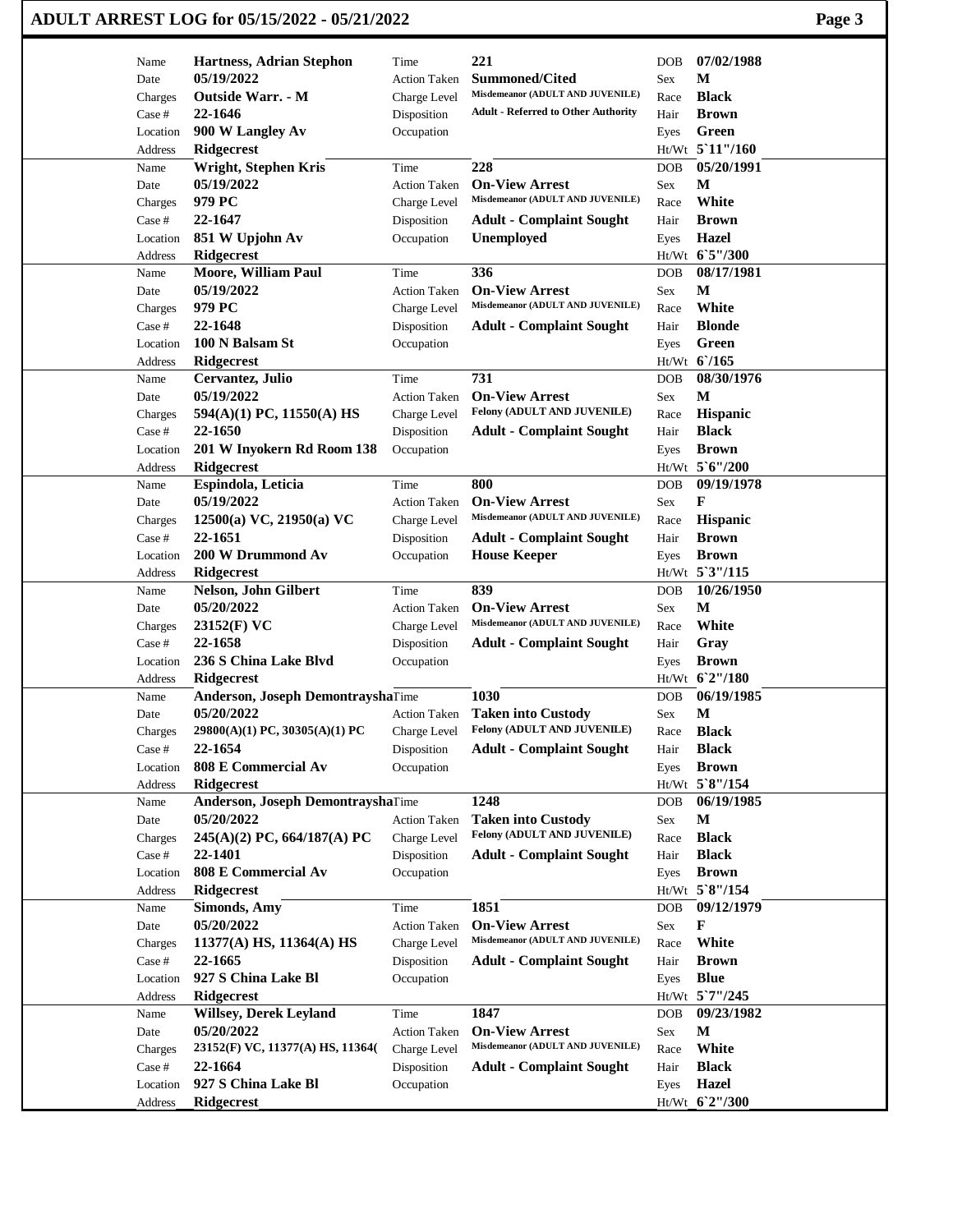|                     | ADULT ARREST LOG for 05/15/2022 - 05/21/2022  |                     |                                                           |              | Page 4                       |
|---------------------|-----------------------------------------------|---------------------|-----------------------------------------------------------|--------------|------------------------------|
| Name                | Goller, Richard Dale III                      | Time                | 2153                                                      | <b>DOB</b>   | 03/21/1988                   |
| Date                | 05/20/2022                                    | <b>Action Taken</b> | <b>On-View Arrest</b>                                     | Sex          | M                            |
| Charges             | 14601.1(a) VC, 979 PC                         | Charge Level        | Misdemeanor (ADULT AND JUVENILE)                          | Race         | White                        |
| Case #              | 22-1666                                       | Disposition         | <b>Adult - Complaint Sought</b>                           | Hair         | <b>Brown</b>                 |
| Location            | 900 W Upjohn Av                               | Occupation          |                                                           | Eyes         | <b>Blue</b>                  |
| Address             | Ridgecrest                                    |                     |                                                           |              | Ht/Wt 5'6"/190               |
| Name                | Dillard, Kayla Jean                           | Time                | 2313                                                      | <b>DOB</b>   | 04/03/1996                   |
| Date                | 05/20/2022                                    | <b>Action Taken</b> | <b>On-View Arrest</b>                                     | Sex          | F                            |
| Charges             | Outside Warr. - M, 4000(a)(1) VC              | Charge Level        | Misdemeanor (ADULT AND JUVENILE)                          | Race         | White                        |
| Case #              | 22-1667                                       | Disposition         | <b>Adult - Complaint Sought</b>                           | Hair         | <b>Black</b>                 |
| Location            | 1300 W Ward Av                                | Occupation          |                                                           | Eyes         | <b>Black</b>                 |
| Address             | <b>Ridgecrest</b>                             |                     |                                                           |              | Ht/Wt 5`10"/150              |
| Name                | <b>Brown, Diana Michelle</b>                  | Time                | 2342                                                      | <b>DOB</b>   | 12/01/1970                   |
| Date                | 05/20/2022                                    | <b>Action Taken</b> | Summoned/Cited                                            | Sex          | F                            |
| Charges             | 979 PC                                        | Charge Level        | Misdemeanor (ADULT AND JUVENILE)                          | Race         | White                        |
| Case #              | 20-2300                                       | Disposition         | <b>Adult - Complaint Sought</b>                           | Hair         | <b>Brown</b>                 |
| Location            | S Gateway St/ E California Av                 | Occupation          |                                                           | Eyes         | <b>Brown</b>                 |
| Address             | <b>Ridgecrest</b>                             |                     |                                                           |              | Ht/Wt 5'6"/125               |
| Name                | <b>Black, Elizabeth Ann Marie</b>             | Time                | 2357                                                      | <b>DOB</b>   | 02/05/1999                   |
| Date                | 05/20/2022                                    | <b>Action Taken</b> | <b>Summoned/Cited</b><br>Misdemeanor (ADULT AND JUVENILE) | Sex          | F<br>White                   |
| Charges<br>Case #   | 14601.1(a) $VC$<br>22-1668                    | Charge Level        | <b>Adult - Complaint Sought</b>                           | Race<br>Hair | <b>Brown</b>                 |
|                     | S Helena St/S Norma St                        | Disposition         |                                                           |              | <b>Blue</b>                  |
| Location<br>Address | Ridgecrest                                    | Occupation          |                                                           | Eyes         | Ht/Wt 5`5"/98                |
| Name                | Stephenson, Nacona Mae                        | Time                | 1621                                                      | <b>DOB</b>   | 01/27/1980                   |
| Date                | 05/20/2022                                    | <b>Action Taken</b> | <b>Summoned/Cited</b>                                     | Sex          | F                            |
| Charges             | 979 PC                                        | Charge Level        | Misdemeanor (ADULT AND JUVENILE)                          | Race         | <b>American Indian</b>       |
| Case #              | 22-1662                                       | Disposition         | <b>Adult - Complaint Sought</b>                           | Hair         | <b>Brown</b>                 |
| Location            | 127 N Downs St                                | Occupation          |                                                           | Eyes         | <b>Brown</b>                 |
| Address             | <b>Cane Brake</b>                             |                     |                                                           |              | Ht/Wt 5'6"/170               |
| Name                | Macgregor, Alexander ChristianTime            |                     | 117                                                       | <b>DOB</b>   | 10/05/1999                   |
| Date                | 05/21/2022                                    | <b>Action Taken</b> | <b>On-View Arrest</b>                                     | Sex          | $\mathbf{M}$                 |
| Charges             | $12500(a)$ VC, $21453(a)$ VC                  | Charge Level        | Misdemeanor (ADULT AND JUVENILE)                          | Race         | <b>Hispanic</b>              |
| Case #              | 22-1670                                       | Disposition         | <b>Adult - Complaint Sought</b>                           | Hair         | <b>Black</b>                 |
| Location            | 700 N China Lake Blvd                         | Occupation          |                                                           | Eyes         | <b>Brown</b>                 |
| Address             | Corona                                        |                     |                                                           |              | Ht/Wt 5`9"/160               |
| Name                | <b>Stokes, Alicia</b>                         | Time                | 153                                                       | <b>DOB</b>   | 10/08/1988                   |
| Date                | 05/21/2022                                    | <b>Action Taken</b> | <b>On-View Arrest</b>                                     | Sex          | F                            |
| Charges             | Outside Warr. - M                             | Charge Level        | Misdemeanor (ADULT AND JUVENILE)                          | Race         | White                        |
| Case #              | 22-1671                                       | Disposition         | <b>Adult - Complaint Sought</b>                           | Hair         | <b>Brown</b>                 |
| Location            | 250 N Balsam St                               | Occupation          |                                                           | Eyes         | Green                        |
| Address             | <b>Lone Pine</b>                              |                     |                                                           |              | $Ht/Wt$ 5 /110               |
| Name                | Araugo, Benjiman                              | Time                | 1101                                                      | DOB          | 09/21/1979                   |
| Date                | 05/21/2022                                    | <b>Action Taken</b> | <b>On-View Arrest</b>                                     | Sex          | M                            |
| Charges             | 12500(a) VC, 21801(a) VC, 22450(              | Charge Level        | Misdemeanor (ADULT AND JUVENILE)                          | Race         | Hispanic                     |
| Case #              | 22-1673                                       | Disposition         | <b>Adult - Complaint Sought</b>                           | Hair         | <b>Black</b>                 |
| Location            | 100 N Alvord St                               | Occupation          |                                                           | Eyes         | <b>Brown</b>                 |
| Address             | <b>Ridgecrest</b>                             |                     |                                                           |              | Ht/Wt 5`1"/130               |
| Name                | Munoz, Saul Joshua                            | Time                | 2256                                                      | DOB          | 05/29/2002                   |
| Date                | 05/21/2022                                    | <b>Action Taken</b> | <b>Summoned/Cited</b><br>Misdemeanor (ADULT AND JUVENILE) | Sex          | $\mathbf M$                  |
| Charges             | $12500(a)$ VC                                 | Charge Level        |                                                           | Race         | Hispanic                     |
| Case #              | 22-1679                                       | Disposition         | <b>Adult - Complaint Sought</b>                           | Hair         | <b>Brown</b><br><b>Brown</b> |
| Location            | W Upjohn Av/ S Warner St<br><b>Ridgecrest</b> | Occupation          |                                                           | Eyes         | Ht/Wt 5'6"/115               |
| Address<br>Name     | <b>Seymour, Larry David Jr</b>                | Time                | 2140                                                      | DOB          | 07/23/1982                   |
| Date                | 05/21/2022                                    | <b>Action Taken</b> | <b>On-View Arrest</b>                                     | Sex          | $\mathbf M$                  |
|                     | 23152(A) VC, 23152(B) VC                      | Charge Level        | Misdemeanor (ADULT AND JUVENILE)                          | Race         | White                        |
| Charges<br>Case #   | 22-1677                                       | Disposition         | <b>Adult - Complaint Sought</b>                           | Hair         | <b>Blonde</b>                |
| Location            | 100 W Graaf Av                                | Occupation          | Unemployed                                                | Eyes         | <b>Blue</b>                  |
| Address             | Inyokern                                      |                     |                                                           |              | Ht/Wt 5`5"/170               |
|                     |                                               |                     |                                                           |              |                              |